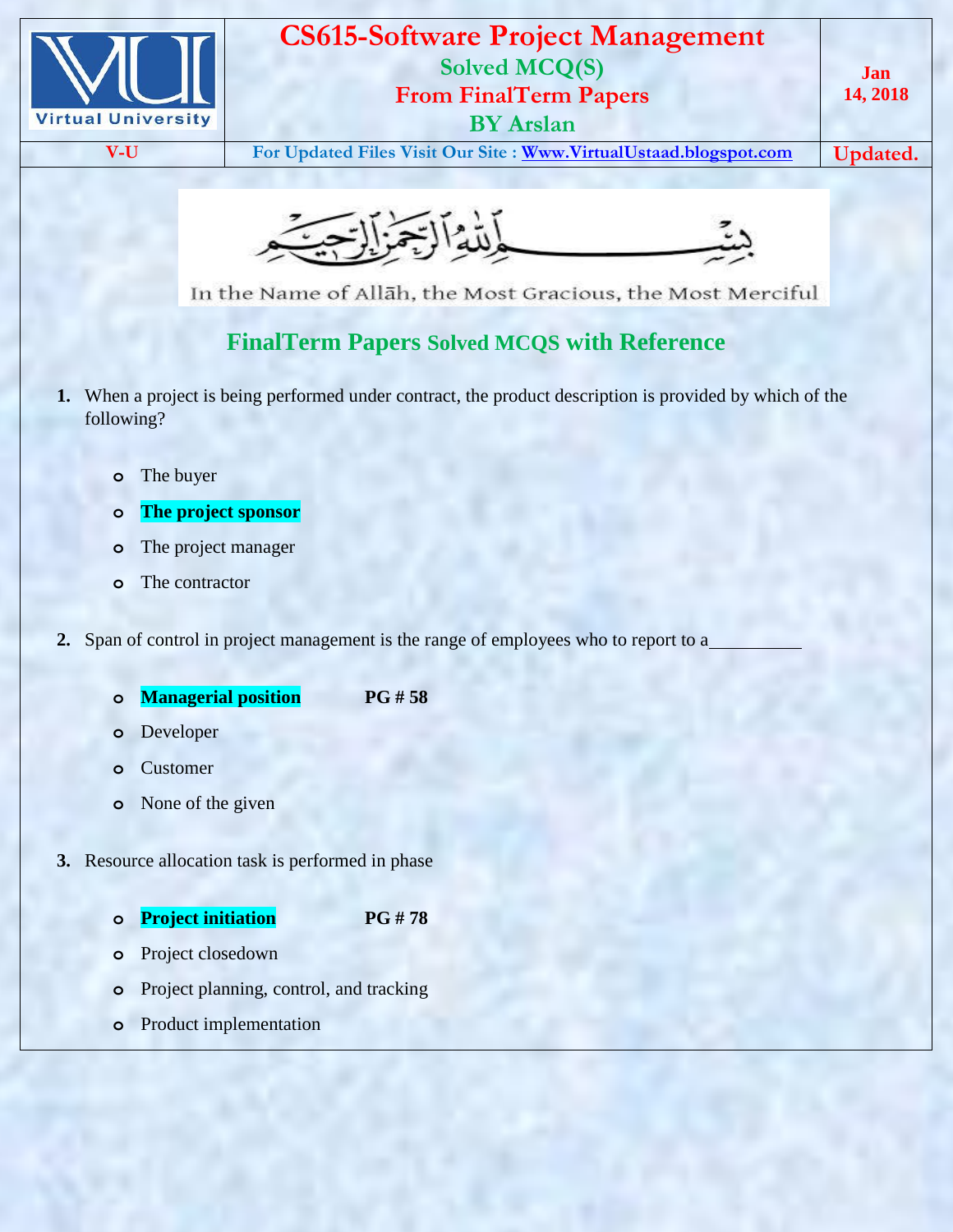- **4.** Auditing is activity of
	- **o** Construction
	- **o** Design
	-
	- **o SCM PG # 110 & 114**
	- **o** Testing

**5.** associated with constraints imposed by management or the marketplace.

**o Business impact-risks PG # 318** 

- **o** Product size-risks
- **o** Process definition-risks
- **o** Customer characteristics-risks
- **6.** The training plan NOT contain the activity
	- **o** Training Courses
	- **o** Training Schedule
	- **o Software Components for Installation PG # 406**
	- **o** Roles and Responsibilities

**7. is an evolutionary life cycle model that combines the linear nature of the Waterfall model and the** iterative nature of the Prototyping model

- **o** The RAD Model
- **o** The Waterfall Model
- **o** The Prototyping Model
- **o The Spiral Model PG # 68**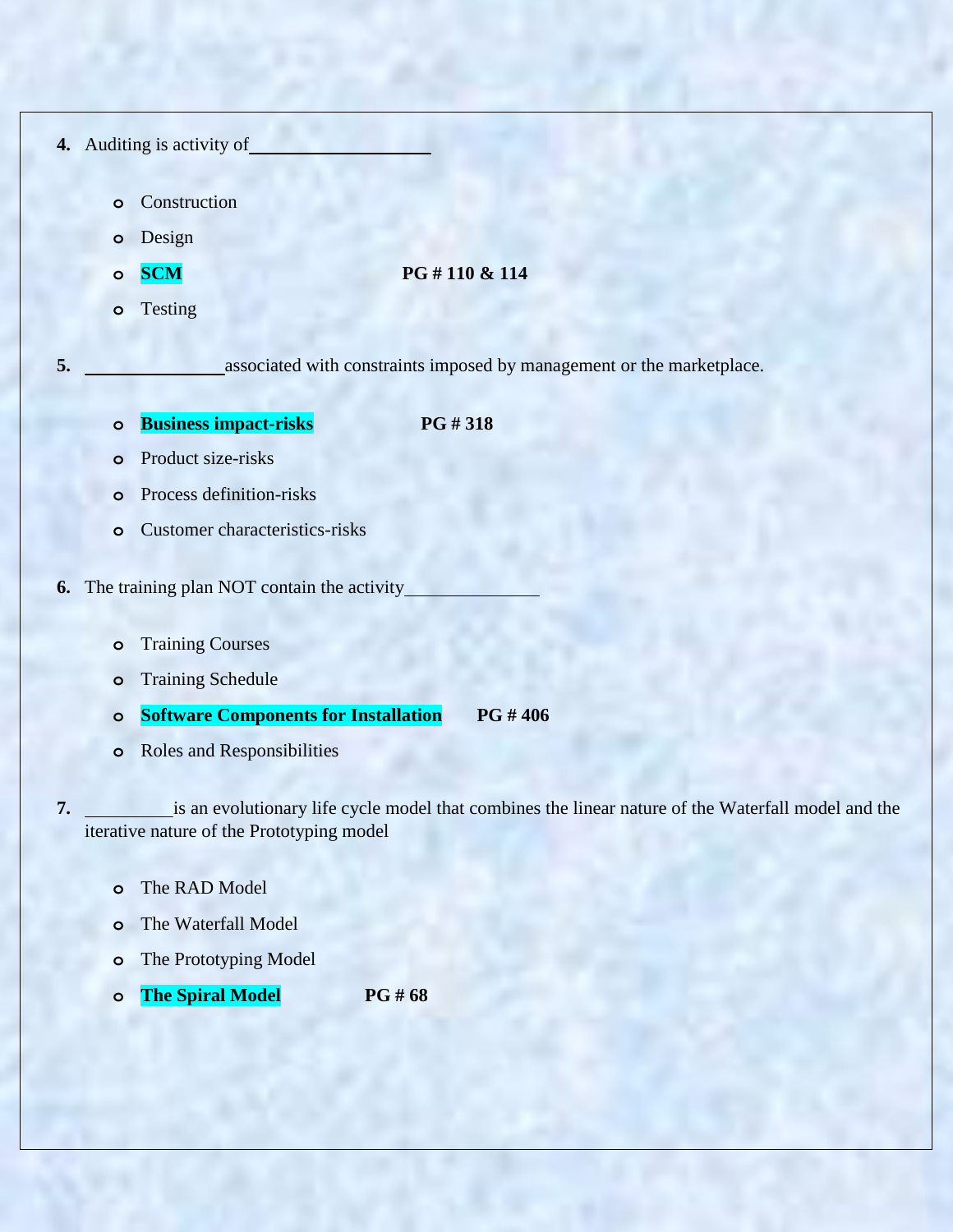- **8.** People are managed through an organizational structure. This hierarchical structure is based on the cornerstones of management
	- **o** Three
	- **o Four PG # 193**
	- **o** Five
	- **o** Two

**9.** Traditional structures of business organization are of types

| $\circ$ |                | PG # 201 |
|---------|----------------|----------|
| $\circ$ | 5 <sup>7</sup> |          |
| $\circ$ | 1              |          |
| $\circ$ |                |          |

**10.** Specify any company or industry-specific standards that are relevant to performing the work is called

| <b>o</b> Deliverables Schedule |             |
|--------------------------------|-------------|
| <b>o</b> Applicable Standards  | $PG \# 221$ |
| $\sim\cdot\cdot$               |             |

- **o** Acceptance Criteria
- **o** Special Requirements

**11.** To calculate the estimated effort using the intermediate COCOMO technique, you use the formula:

- $E = AEF * Ei$
- $E = FEA * Ei$
- $E = AFE * Ei$
- **o E = EAF \*Ei PG # 236**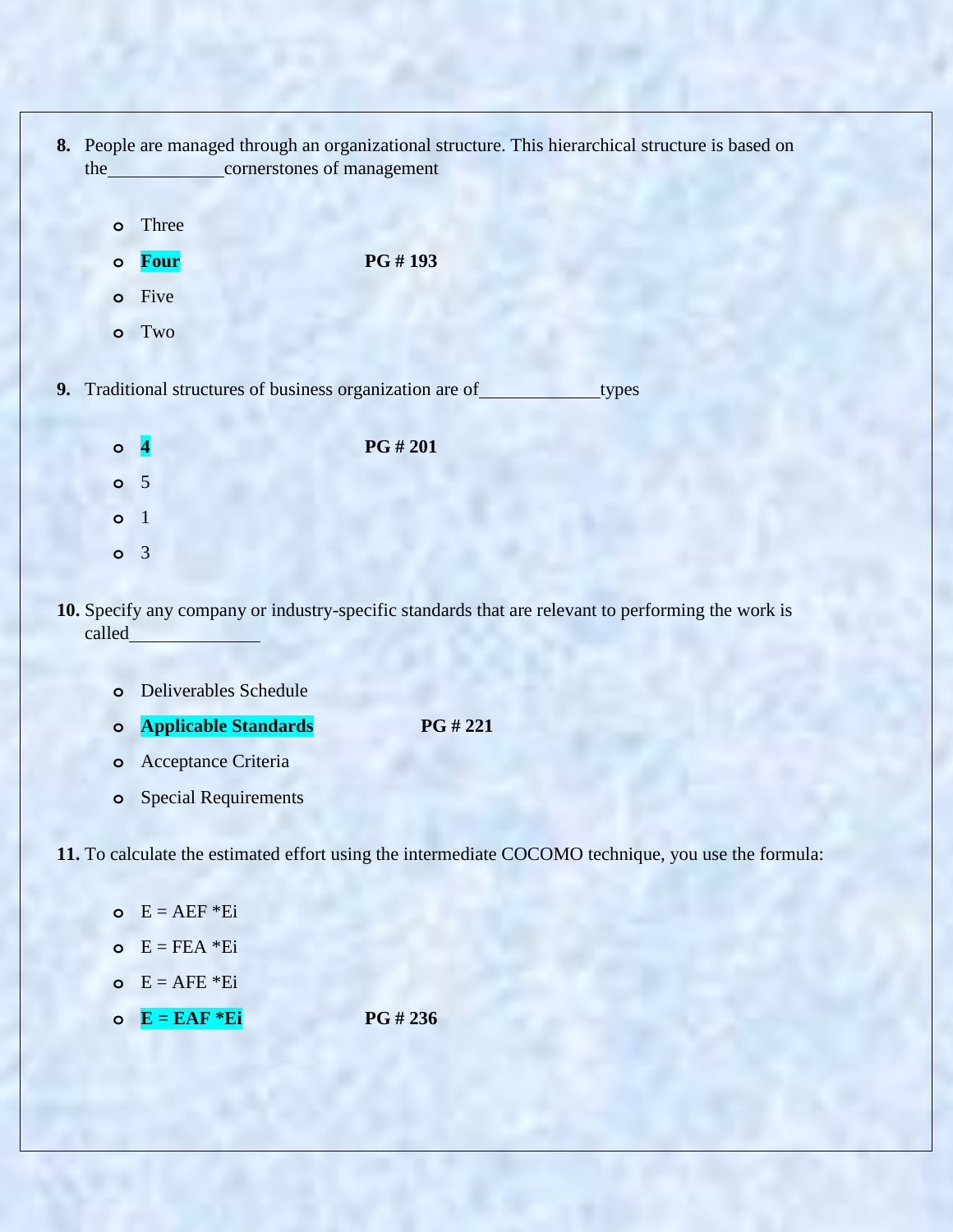**12.** Using the intermediate COCOMO technique effort is calculated in

- **o** Five-step Process
- **o** Two-step process
- **o Three-step process PG # 234**
- **o** Four-step process

**13.** WBS is not----------------------------

## **o A listing of tasks or activities PG # 249**

- **o** Should have at least 2 levels: Level 1 defines 100% of the service/product/result; Level 2 defines the deliverables in terms of work (groupings)
- **o** Project Management (and sub-contract management) at Level 2.
- **o** The deliverables in the WBS must match the scope or contract (WBS should not contain work that is not defined in the scope -Scope should not describe work not contained in the WBS)

14. **is NOT** a guideline for creating a software project schedule.

- **o** Classification
- **o** Interdependence
- **o Decomposition PG # 288**
- **o** Validation criteria

**15.** Dividing a software project into phases helps you in managing the involved in the software project.

- **o** Complexities
- **o** Uncertainties
- **o Complexities, Uncertainties PG # 66**
- **o** Size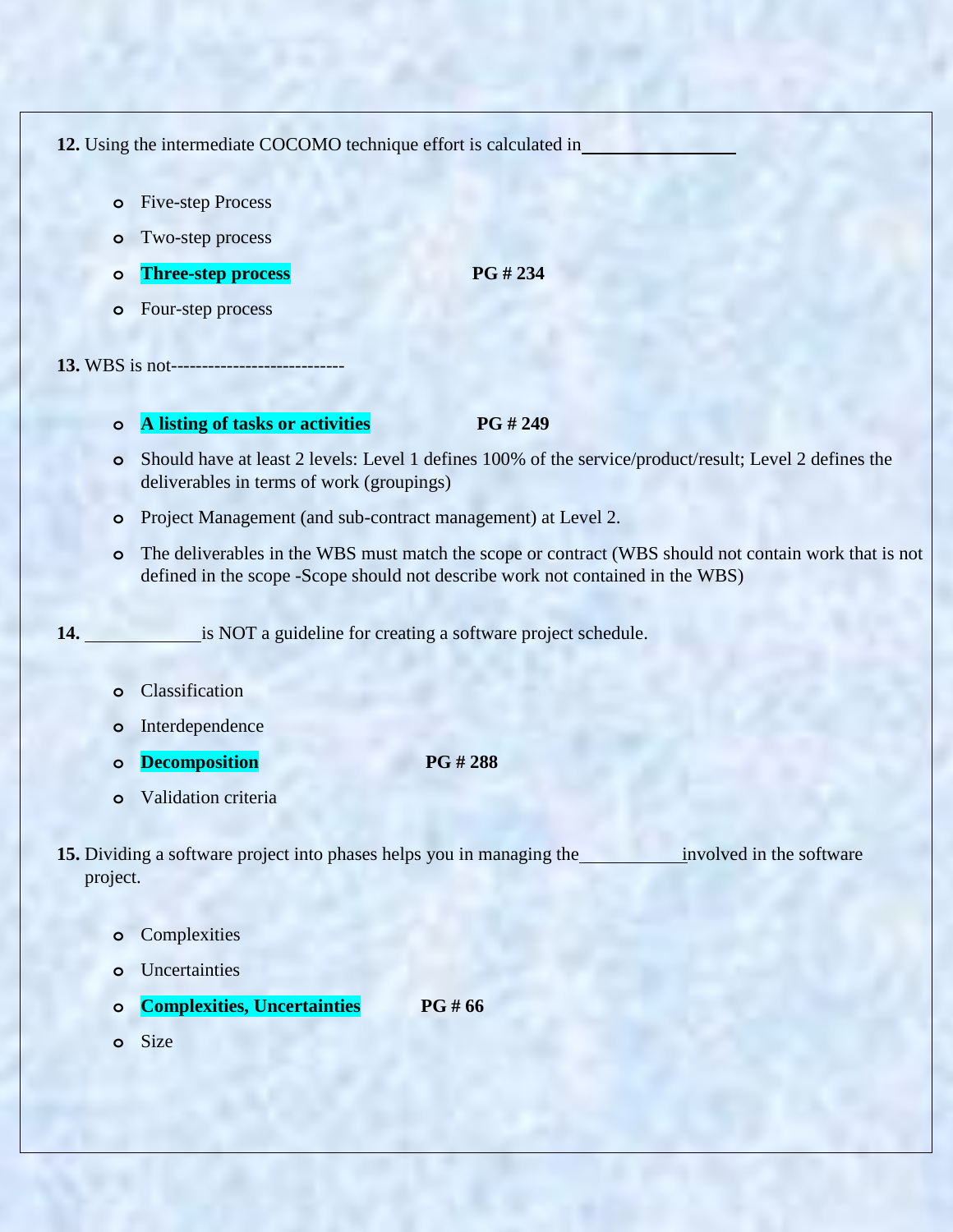**16.** Unstructured and hurried software development is a

- **o** Technology-related problem
- **o** Product-related problem
- **o Process-related problem PG # 87**
- **o** People-related problem

**17.** We use when the organization is small, geographically centralized, and provides few goods and services.

- **o Functional structures PG # 198**
- **o** Projectized Structure
- **o** Both Functional structures, Projectized Structure
- **o** Neither Functional structures nor Projectized Structure
- **18.** The last step in calculating effort by using the COCOMO technique is to substitute the values of lines of code and effort constants in the following formula
	- **o**  $Ej = a1 * (KLOC)^2$
	- **o**  $Ei = a1 * (KLOC)^{a4}$
	- **o** Ej =  $a1 * (KLOC)^{a3}$
	- **o**  $Ej = a1 * (KLOC)^{a2}$  **PG** # 234

**19.** Your WBS design should try to achieve certain goal/s except

- **o** Allow mapping of requirements, plans, testing, and deliverables
- **o** Foster clear ownership by managers and task leaders
- **o** Provide data for performance measurement and historical databases,
- **o Do not give visibility to important or risky work efforts PG # 278**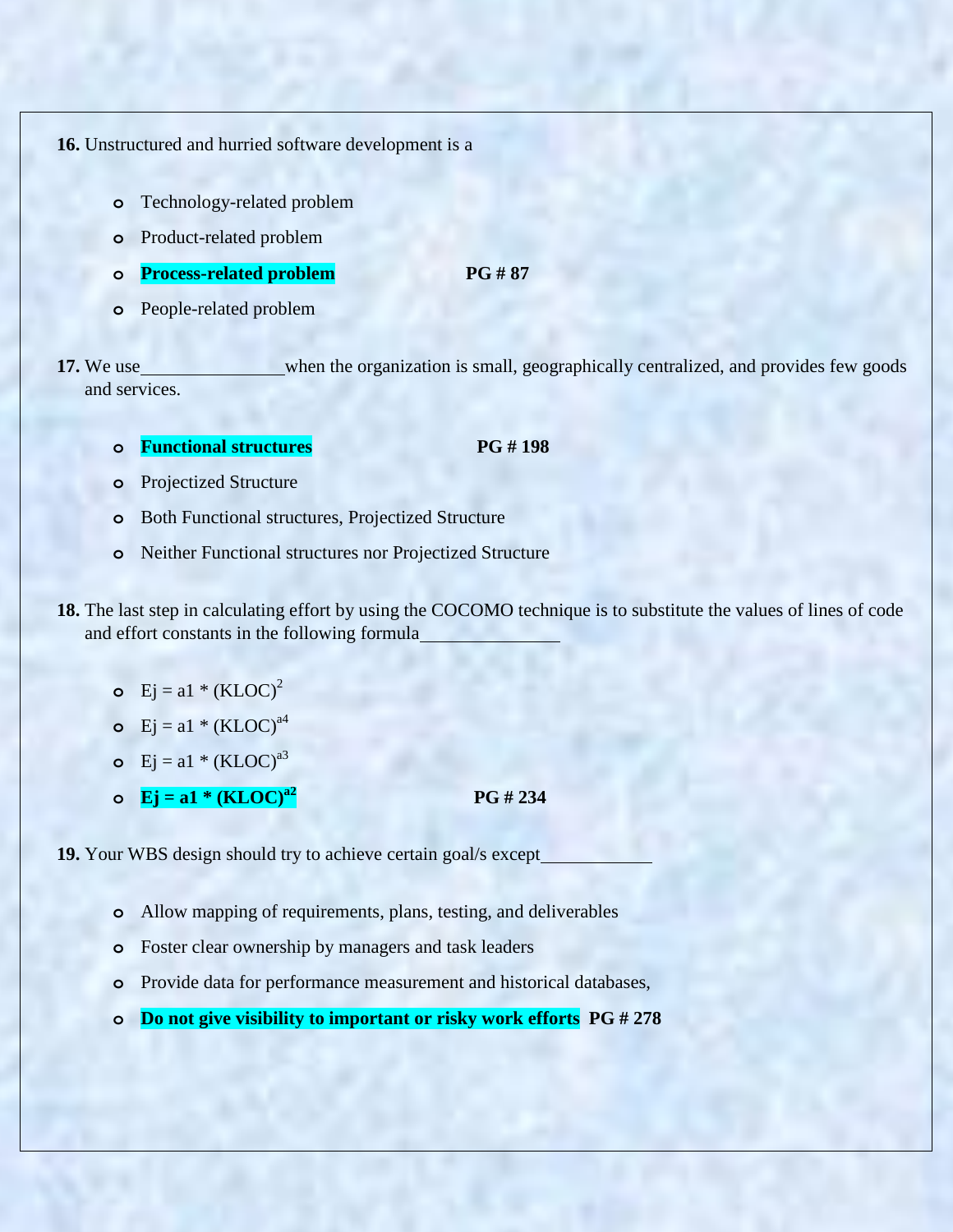| 20. |           | is /are basic network-scheduling techniques                                                                                                           |
|-----|-----------|-------------------------------------------------------------------------------------------------------------------------------------------------------|
|     | $\circ$   | <b>PERT</b>                                                                                                                                           |
|     | $\circ$   | <b>CPM</b>                                                                                                                                            |
|     | O         | <b>Both PERT and CPM</b><br>PG #296                                                                                                                   |
|     | O         | Neither PERT nor CPM                                                                                                                                  |
| 21. |           | is/are common component/s of PERT and CPM.                                                                                                            |
|     | O         | Activities                                                                                                                                            |
|     | O         | <b>Nodes and Network</b>                                                                                                                              |
|     | O         | Critical path                                                                                                                                         |
|     | $\circ$   | <b>Activities, Critical path. Nodes and Network</b><br>PG #296                                                                                        |
|     |           | 22. Risk Identification involves except                                                                                                               |
|     | $\circ$   | Determining which risks might affect the project                                                                                                      |
|     | O         | Documenting their characteristics                                                                                                                     |
|     | $\circ$   | <b>Risk Probability</b><br>PG #338                                                                                                                    |
|     | $\bullet$ | Identifying risks that may occur on a particular project                                                                                              |
|     |           | 23. One of the more recent developments in quality assurance is the realization that quality is<br>attribute<br>that either exists or does not exist. |

**o Not a binary PG # 366**

- **o** A binary
- **o** Exponential
- **o** Both binary and exponential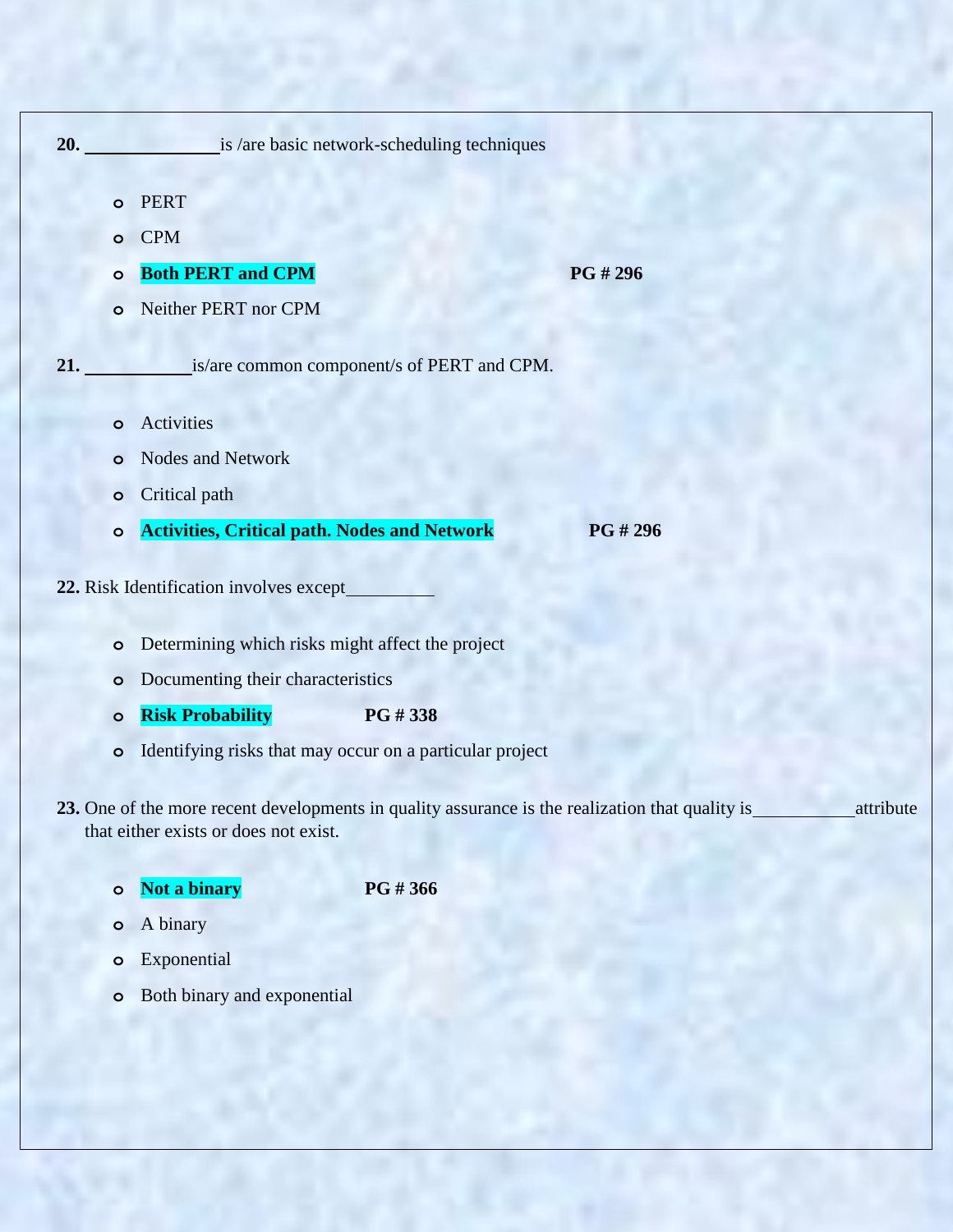**24.** The amount of training time needed for a new user is called

- **o** Reliability
- **o** Recoverability
- **o** Availability
- **o User-friendliness PG # 368**

**25.** Resources are assigned to tasks for the following reason

- **o** Standard rate: The normal rate at which a resource is procured
- **o** Overtime rate: The rate that you pay if you overuse a work resource
- **o Both Standard rate and Overtime rate PG # 389**
- **o** Neither Standard rate nor Overtime rate

**26.** committee is set up to monitor implementation committee

- **o** Implementation department
- **o** Implementation
- **o Implementation coordination PG # 404**
- **o** Configuration

**27.** The user-representative gives the sign-off after

**o Acceptance testing PG # 410** 

- **o** Project failure
- **o** Unit Testing
- **o** Whie Box Testing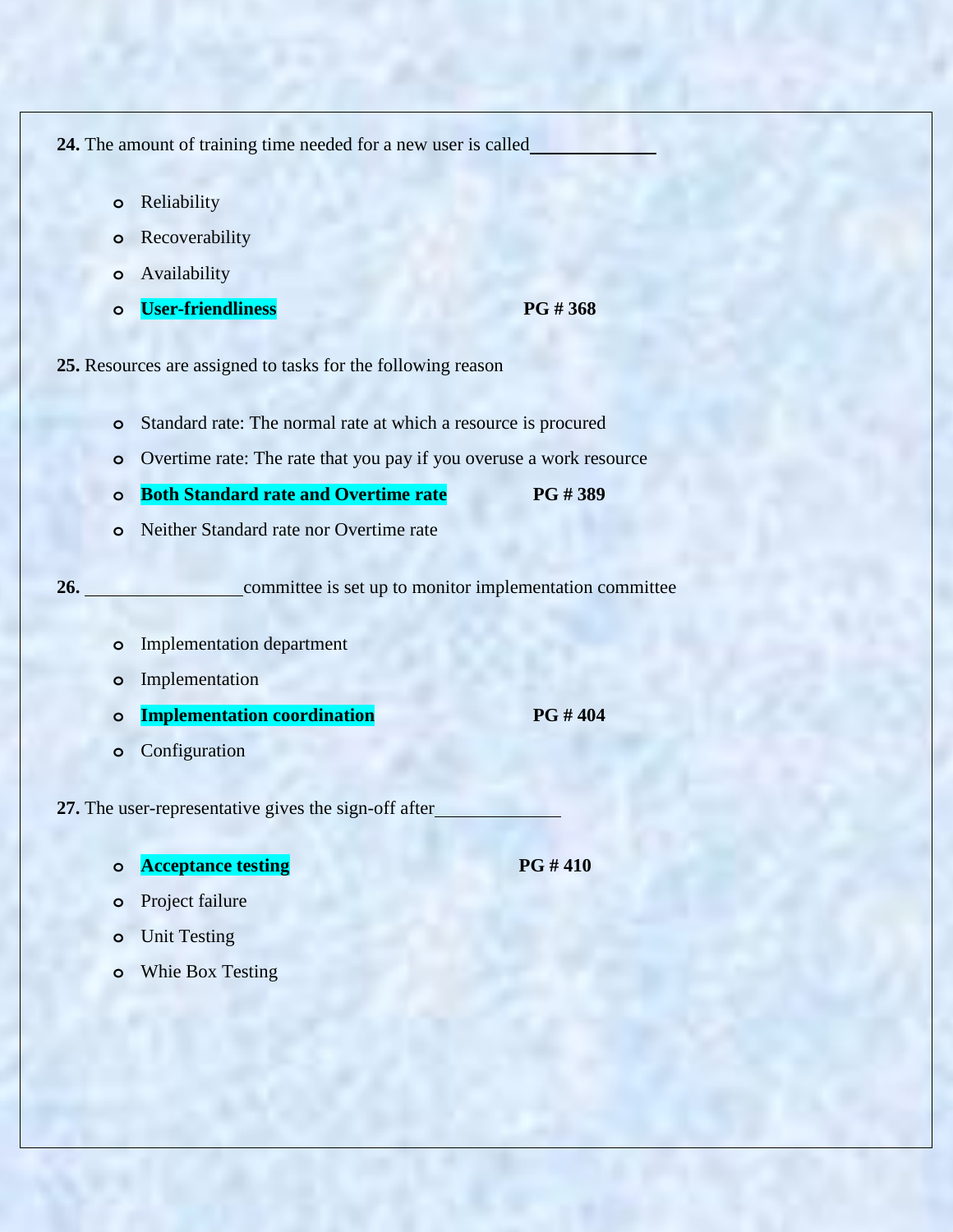**28.** The primary input to create the software is/are. . . **o Project Resources PG # 71 o** Project Cost **o** Project schedule

**o** Project Plan

**29.** Fuzzy users are a . . . related problem?

**o** People

**o Product PG # 89** 

- **o** Process
- **o** Technology
- **30.** If every requirement stated in the Software Requirement Specification (SRS) has only one interpretation, SRS is said to be...
	- **o** Correct
	- **o Unambiguous**
	- **o** Consistent
	- **o** Verifiable

**31.** If every requirement can be checked by a cost-effective process, then the SRS is

- **o Verifiable**
- **o** Traceable
- **o** Modifiable
- **o** Complete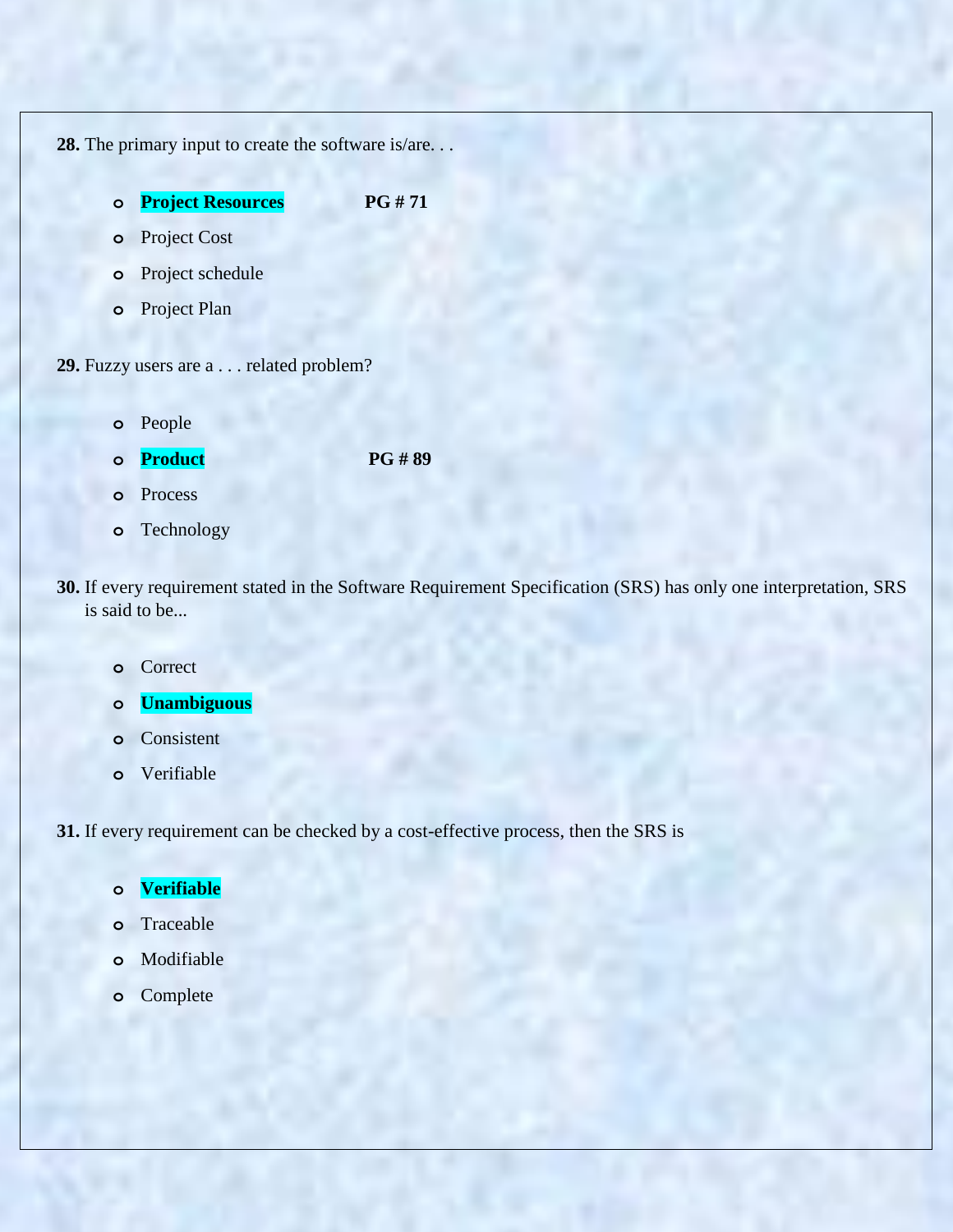**32.** Which of the following is an output from Software Development Process (SDP)?

**o Project plan PG # 154**

- **o** Work results
- **o** Change requests
- **o** Supporting details
- **33.** The activity that distributes estimated effort across the planned project duration by allocating the effort to specific software engineering tasks is called...
	- **o** Cost management
	- **o Project schedule PG # 284**
	- **o** Effort management
	- **o** Activity management
- **34.** Requirements can be refined using
	- **o** Waterfall model
	- **o Prototyping model**
	- **o** Evolutionary model
	- **o** Spiral model

**35.** The ISO quality assurance standard that applies to software engineering is

- **o** ISO 9000
- **o** ISO 9001
- **o** ISO 9002
- **o ISO 9003 PG # 359**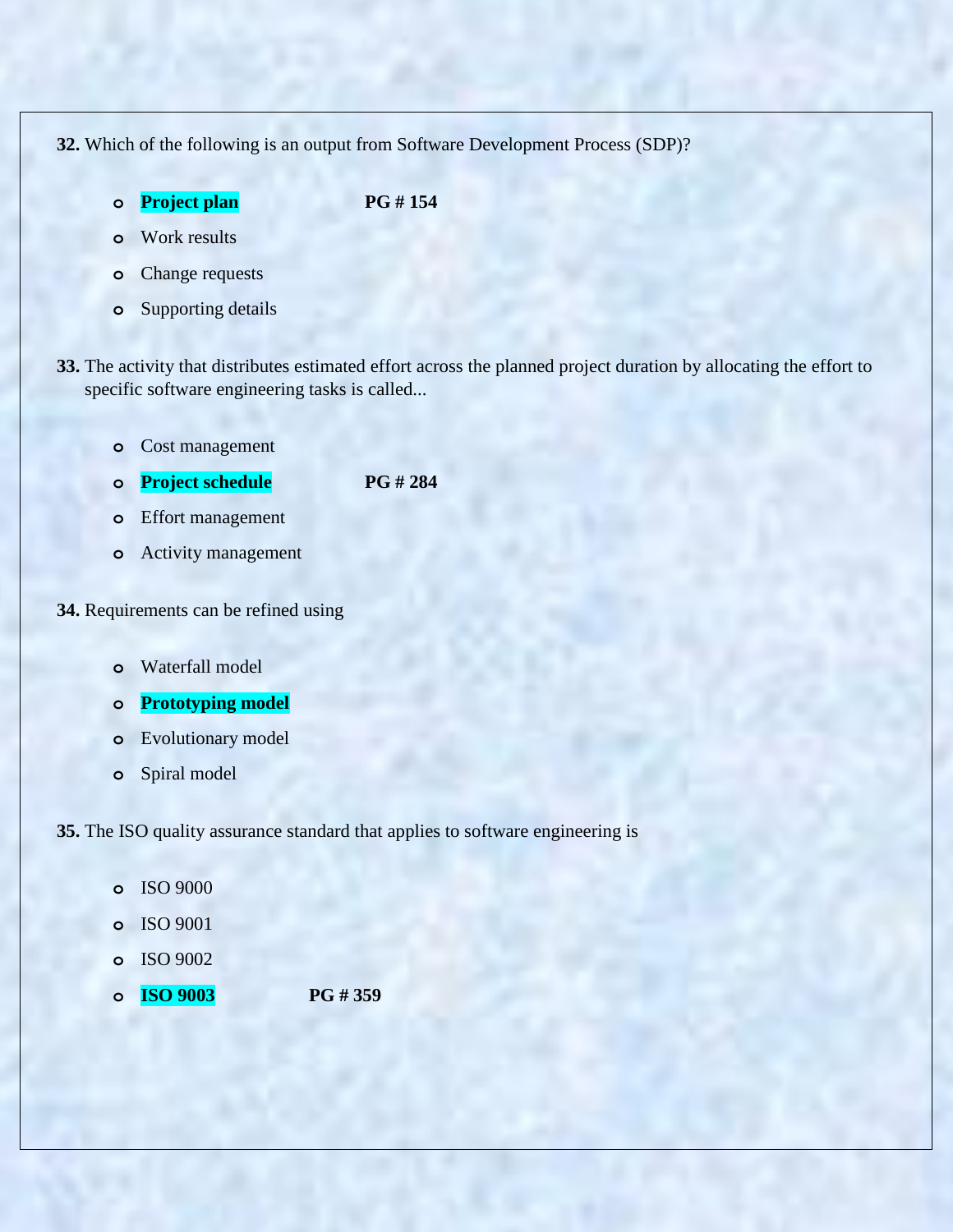**36.** All activities lying on critical path have slack time equal to ...

- **o 0 o** 1 **o** 2
- **o** 3

**37.** Which of the following planning is highly affected by organizational planning?

- **o** Scope planning
- **o** quality planning
- **o** Testing planning
- **o Communication planning PG # 202**

**38.** Which of the following is not a size metric?

- **o** LOC
- **o** Function count
- **o** Program length
- **o Cyclomatic complexity**

**39.** The model that assumes that effort and development time are functions of product size alone is

- **o Basic COCOMO model**
- **o** Intermediate COCOMO model
- **o** Detailed COCOMO model
- **o** All the three COCOMO models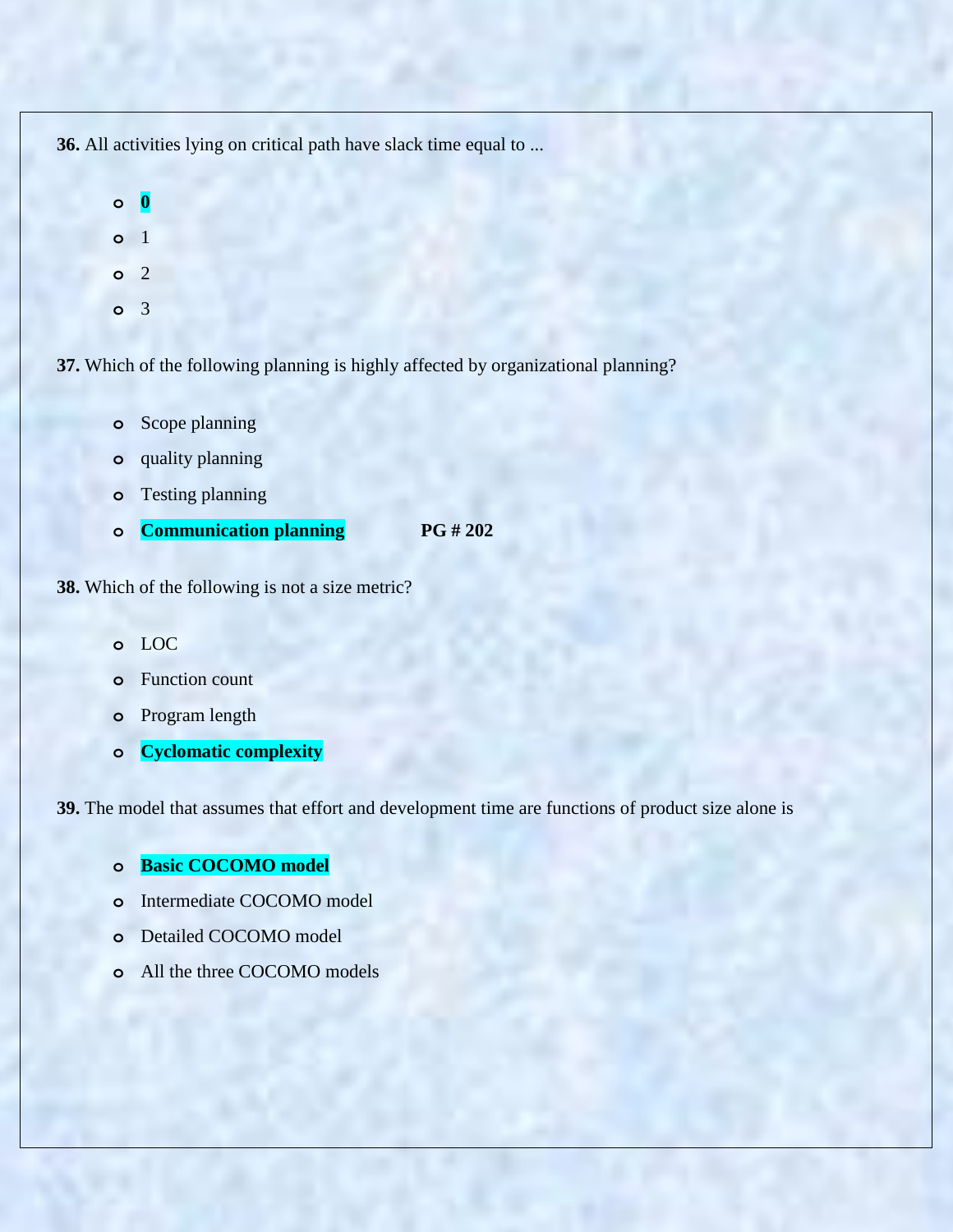**40.** How many risk stages are there in risk management plan? **o** 2 **o** 3 **o** 4 **o 5 41.** Functional decomposition of a software project is a division of the system into o **Operational components PG # 267 (Lec # 35)** o High level components o Low level modules o Low level modules and high level components **42.** is another important factor that can affect the accuracy and efficacy of estimates. o **Project Size PG # 224 (lec # 29)** o Project Cost o Project Time o project Risk **43.** CPM stands for . o Cyclic Path Method o Cross process Model o **Critical Path Method PG # 228 (lec # 30)** o Cyclic Process Method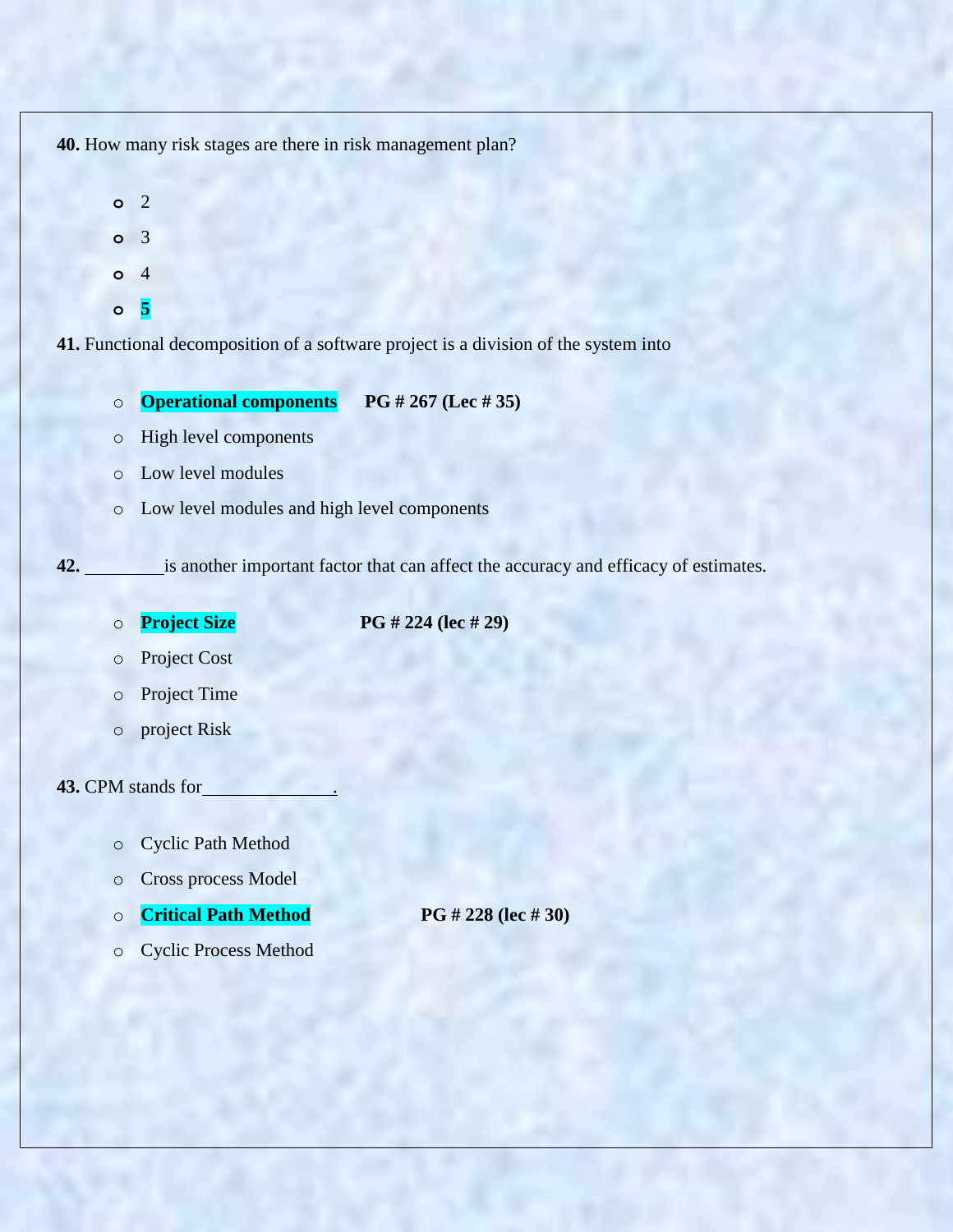| 44. The Source Line of Code (SLOC) technique is                   |                                                                                                                   |  |
|-------------------------------------------------------------------|-------------------------------------------------------------------------------------------------------------------|--|
| $\circ$                                                           | Platform-Dependent                                                                                                |  |
| $\circ$                                                           | Language-Dependent<br>PG # 230 (Lec # 30)                                                                         |  |
| $\circ$                                                           | Technique-Dependent                                                                                               |  |
| $\circ$                                                           | Functional-Dependent                                                                                              |  |
|                                                                   | 45. Scheduling for software engineering projects can be viewed from  rather different perspectives.               |  |
| $\circ$                                                           | One                                                                                                               |  |
| $\circ$                                                           | PG # 284 (lec # 37)<br>Two                                                                                        |  |
| $\circ$                                                           | Three                                                                                                             |  |
| $\circ$                                                           | Four                                                                                                              |  |
| 46. Estimation of following Critical factors are essential EXCEPT |                                                                                                                   |  |
| $\circ$                                                           | Cost                                                                                                              |  |
| $\circ$                                                           | PG # 223 (lec # 29)<br><b>Time</b>                                                                                |  |
| $\circ$                                                           | Effort                                                                                                            |  |
| $\circ$                                                           | <b>Risk</b>                                                                                                       |  |
|                                                                   | 47. Which of the following guidline for creating the software project schedule is used to group similar tasks and |  |

- activities so that they are completed successfully.
	- o Interdependence
	- o Time and effort allocation
	-

o **Classification PG # 288 (lec # 37)** 

o Defined responsibilities and outputs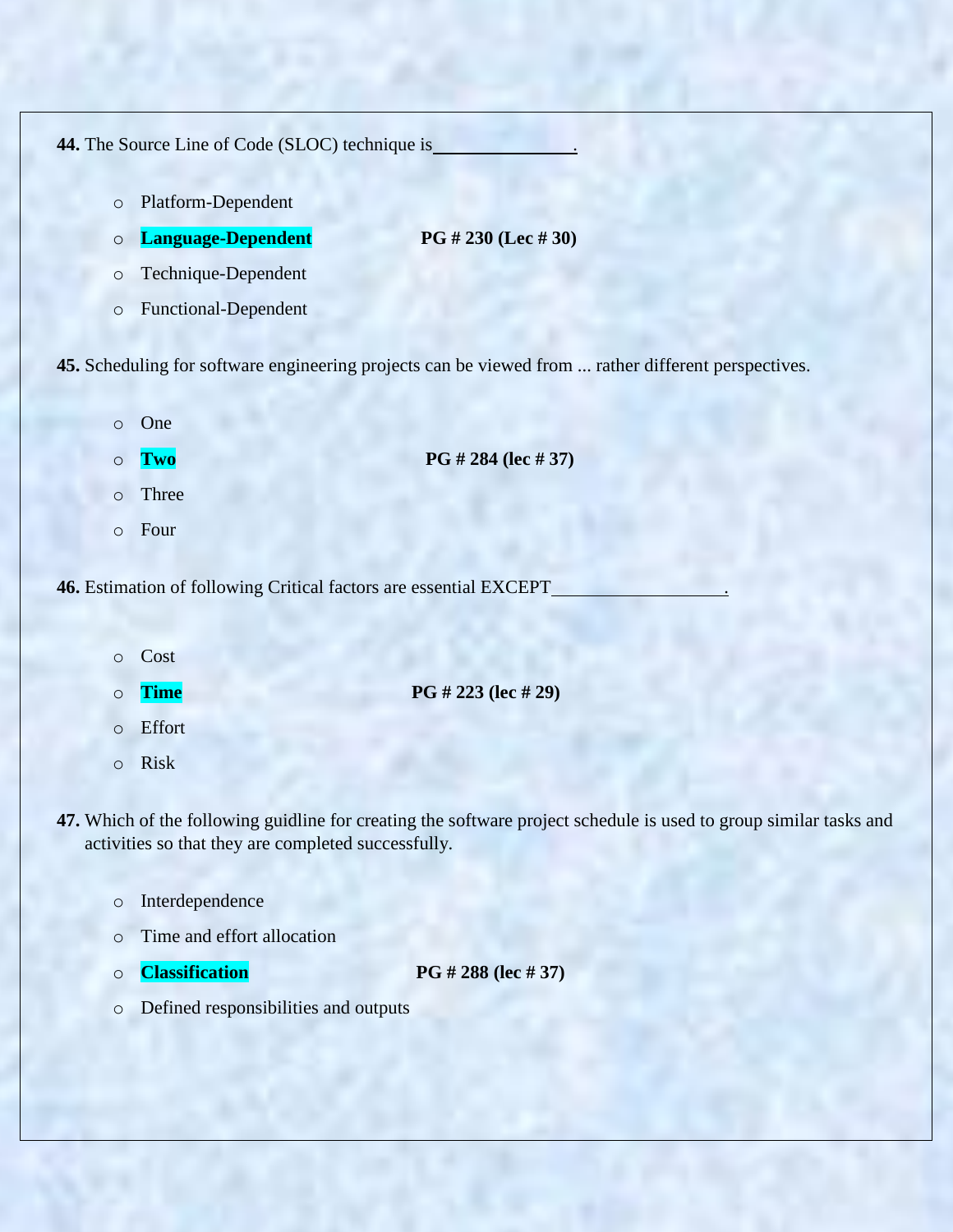**48.** is measured by the degree of uncertainty in the quantitative estimates established for resources, cost, and schedule.

- **o** Time
- **o** Size
- **o Risk PG # 225 (lec # 29)**
- **o** Access

**49.** is the most expensive element of virtually all computer-based systems.

**o Software PG # 222 (lec # 29)**

- **o** Customer
- **o** Hardware
- **o** Cost
- **50.** Which of the following tools and techniques shows the impacts of one decision over another as well as the probability and cost of each risk along a logical path?
	- **o** Simulation
	- **o Decision tree**
	- **o** Probability /impact risk matrix
	- **o** Sensitivity analysis

**51.** is not an evaluation method used to validate performance.

- o Transaction Logs
- o Testing for adherence to spec
- o Setup schedule for reviews
- o **Business Development PG # 159 (lec # 25)**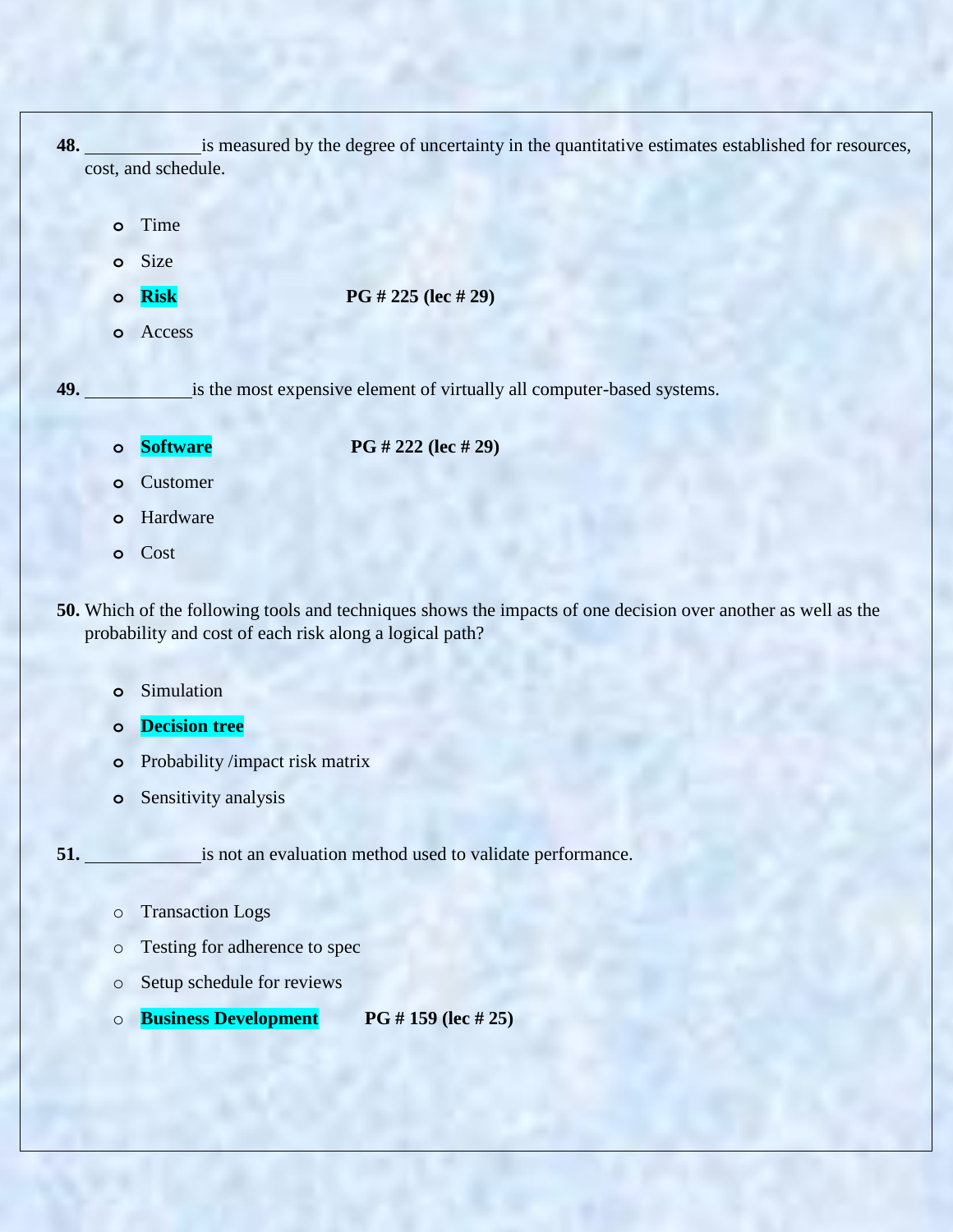## **52.** CSOM stands for

o **Computer system operator's manual PG # 173 (lec # 26)**

- o Computer system offered manual
- o Computer software operator's manual
- o Computer system obvious manual

**53.** (s)are tangible results produced by processes in the system, such as products or services for consumers.

- o Input
- o Process
- o **Output PG # 194 (lec # 27)**
- o Feedback

**54.** The in project management process focuses on Change associated with error correction, adaptations required as the software's environment evolves, and changes due to enhancements which brought about by changing customer requirements.

- o Analysis Phase
- o Definition Phase
- o **Support Phase PG # 145 (lec # 23)**
- o Development Phase

**55.** technique used to integrate the projects scope, schedule, and resources and to measure and report project performance from initiation to closeout

- o PMIS
- o **EVM PG # 154 (lec # 24)**
- o Stakeholder skills and knowledge
- o PV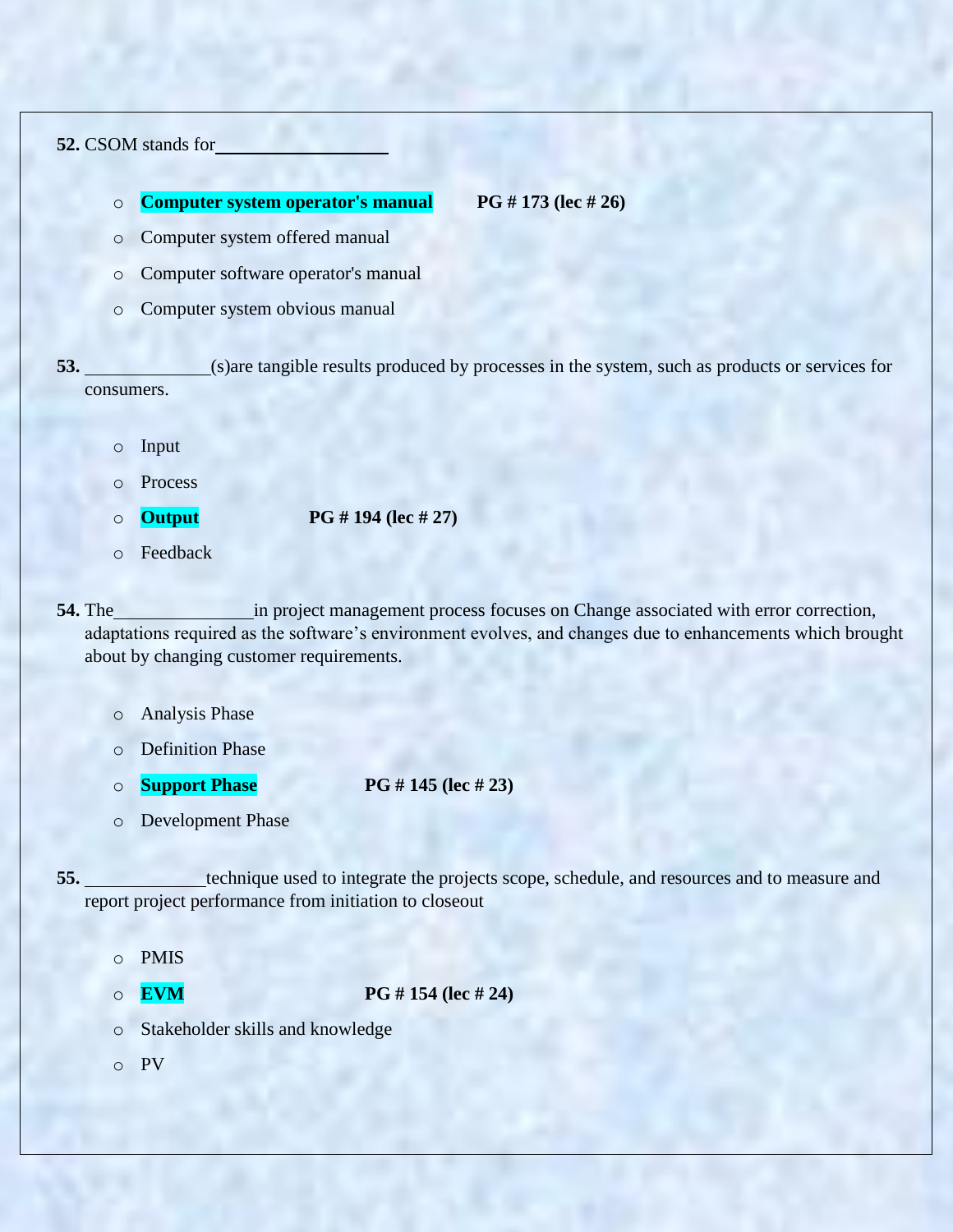| 56. Estimation of all the factors are essential EXCEPT |                          |                                                                                               |
|--------------------------------------------------------|--------------------------|-----------------------------------------------------------------------------------------------|
| $\circ$                                                | Quality                  | PG # 222 (lec # 29)                                                                           |
| $\circ$                                                | Cost                     |                                                                                               |
| $\circ$                                                | Effort                   |                                                                                               |
| $\circ$                                                | Risk                     |                                                                                               |
|                                                        |                          |                                                                                               |
| 57. It is the                                          |                          | responsibility to select the structure best suited for the project.                           |
|                                                        |                          |                                                                                               |
| $\circ$                                                | <b>Product Manager's</b> |                                                                                               |
| $\circ$                                                | Planner                  |                                                                                               |
| $\circ$                                                | <b>Project Manager's</b> | PG #48 (lec #6)                                                                               |
| $\circ$                                                | Process Manager's        |                                                                                               |
|                                                        |                          | 58. To expand or contact project scope, to modify cost, or schedule estimates are examples of |
|                                                        |                          |                                                                                               |
| $\circ$                                                | Work results             |                                                                                               |
| $\circ$                                                | <b>Change request</b>    | PG #156 (lec #24)                                                                             |
| $\circ$                                                | Change schedule          |                                                                                               |
| $\circ$                                                | Change scope             |                                                                                               |
| 59. The_                                               |                          | of scope planning are the scope statement and scope management plan, with the supporting      |
| detail.                                                |                          |                                                                                               |
|                                                        | <b>Outputs</b>           | PG #157 (lec #25)                                                                             |
| $\circ$                                                | Inputs                   |                                                                                               |
| $\bigcirc$                                             | Processes                |                                                                                               |
| $\circ$                                                | Logs                     |                                                                                               |
| $\circ$                                                |                          |                                                                                               |
|                                                        |                          |                                                                                               |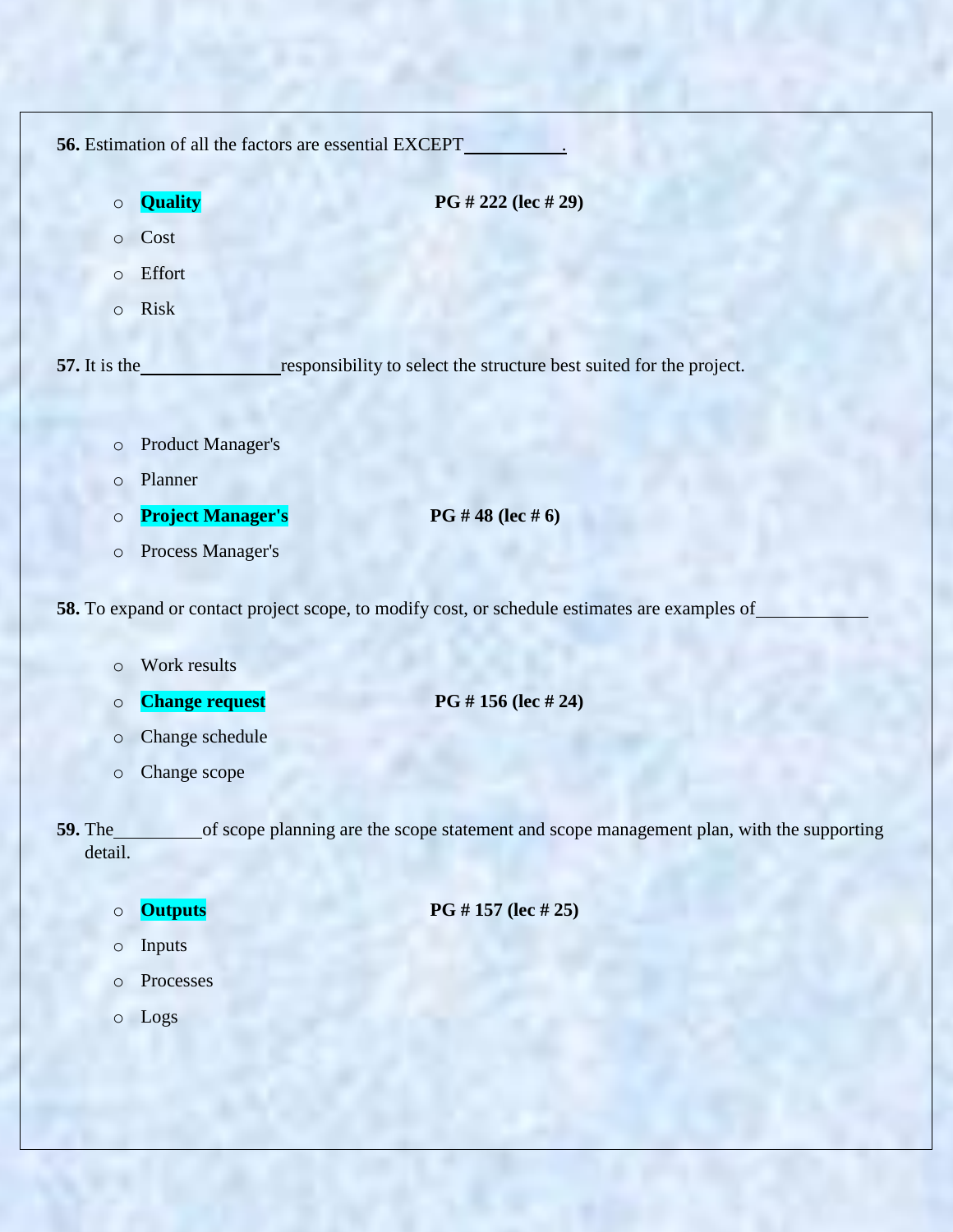| 60. Staffing management plan can be |         |                  |                                                                                               |
|-------------------------------------|---------|------------------|-----------------------------------------------------------------------------------------------|
|                                     | $\circ$ | Formal           |                                                                                               |
|                                     | $\circ$ | Informal         |                                                                                               |
|                                     | $\circ$ | highly detailed  |                                                                                               |
|                                     | $\circ$ | All of the above | PG # 204 (lec # 28)                                                                           |
| 61.                                 |         | of the project.  | is one of the most important management activity and is an ongoing effort throughout the life |
|                                     | $\circ$ | Analysis         |                                                                                               |
|                                     | $\circ$ | <b>Planning</b>  | PG # 142 (lec # 23)                                                                           |
|                                     | $\circ$ | Organizing       |                                                                                               |
|                                     | $\circ$ | Leading          |                                                                                               |

- **62.** All of the following are descriptions of how new system is to be developed in Technical Approach EXCPET\_
	- o Technologies
	- o **Consultants PG # 158 (lec #25)**
	- o Architectural Layout
	- o Derivatives of existing
- **63.** If the size of a project is extensive and the client prefers all the features of the proposed project at the first delivery, you can select the Model.
	- o Incremental
	- o RAD
	- o Prototyping
	- o **Waterfall PG # 163 (lec # 26)**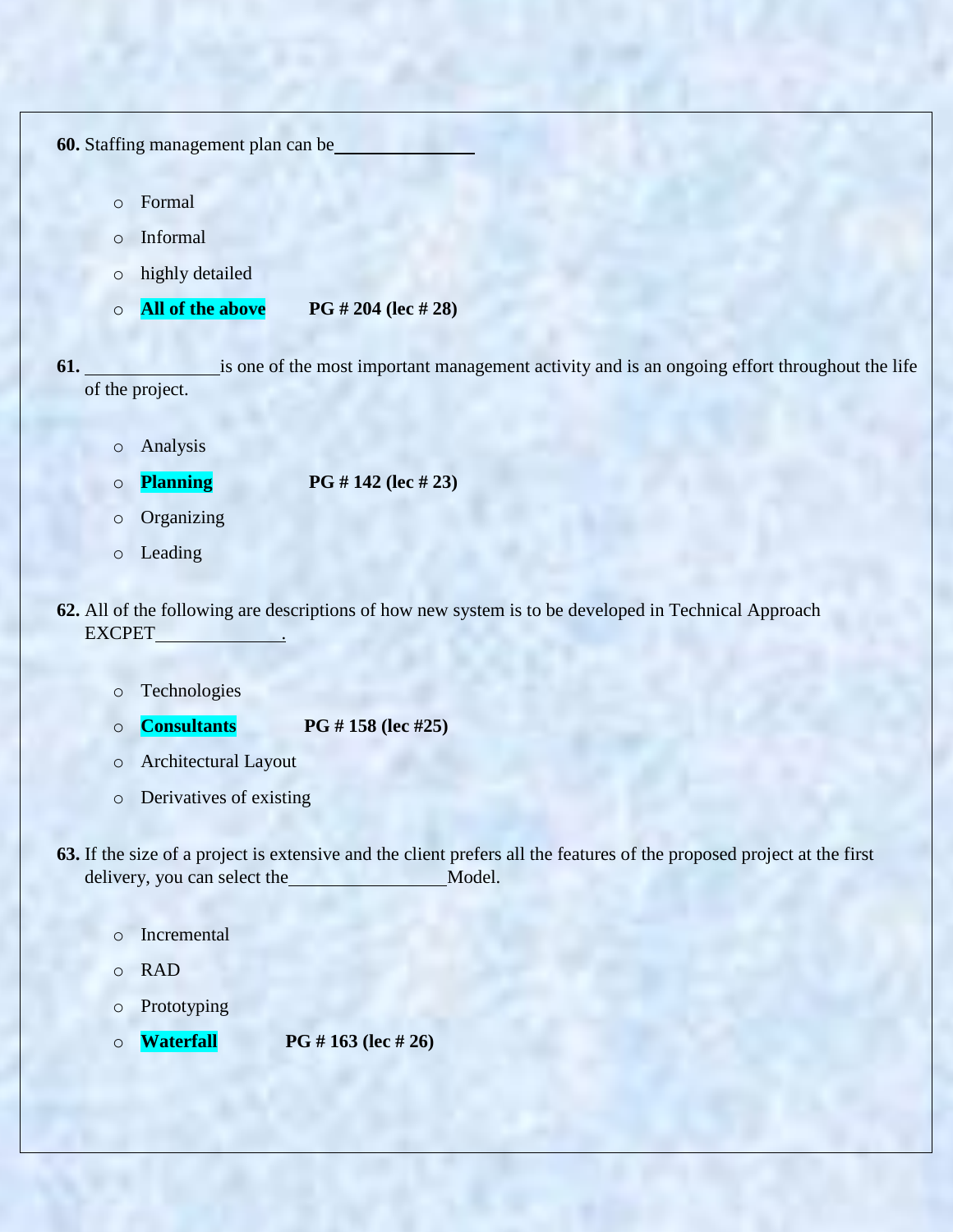**64.** The DIDs (Data Item Description) includes a section called o Formal Documentation o **Preparation Instruction PG # 171 (lec # 26)** o Associated Documentation o Effective Resolution **65.** It is the responsibility of to select the structure best suited for the project. o Team Lead o **Project Manager PG # 48 (lec # 6)** o Supervisor o Group **66.** People are managed through  $a(n)$ . o Nature o **Organizational structure PG # 193 (lec #27)** o Organizational culture o Culture **67.** PMIS Stands for . o Process Management Inter System o **Project Management Information System PG # 154 (lec # 24)**

- o Program Maintenance Interior System
- o Personal Matters Information System